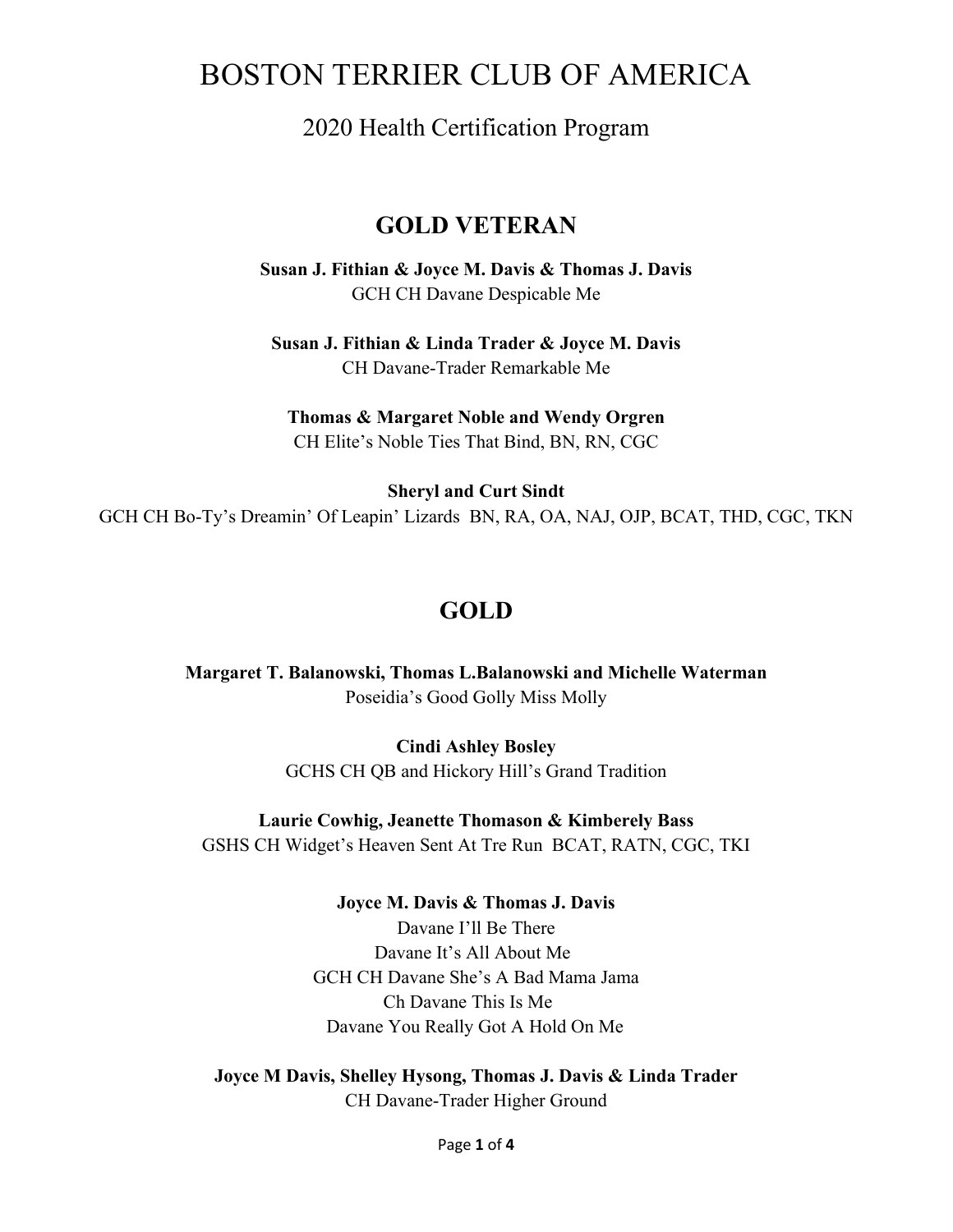#### **Thomas J. Davis, Stacie Quick & Joyce M. Davis**

CH Davane Return To Sender

**Loretta K. Dolan** GCHP2 CH Loredo's Purple Rain, ROM

**Charlotte Donner** Blumoon N Four Oaks Franklin Nathan Stein

#### **Charlotte Donner & Roxanne Fuselier**

Blumoon N Four Oaks You Point'N At Me?

**Silvia do Valle** Goddess's Taylormade Kannon RN, TKN, CGC

**Patsy & Jimmy Eason** GCHB CH Stoneridge's Paddy Didn't Kiss The Blarney Stone

**Jimmy & Patricia Eason, Cretia Crowe Ridderikhoff & Janice Swofford** GCHB CH Stoneridge Bee The Chosen One

> **Susan J. Fithian & Janice Kusaj** CH Skyview's It's So Fluffy

**Susan J. Fithian & Thomas J. Davis & Joyce M. Davis** GCHS CH Davane Happy Me Davane One In a Minion Me

#### **Sue Gay & Mike Gay**

Beech Creek's Have Gun Will Travel CH Beech Creek's Solar Kinetic Power Beech Creek's Top Gun Maverick CH Beech Creek's Wonderful World

#### **Angie Greer-Henderson and Janice Swofford**

GCHS CH Stoneridge Queen Bee Hispot

**Shelley Hysong, Joyce M. Davis & Thomas J. Davis** Davane Honey Bee

**Christie Kucsik** ChriMaso's Simply Watching A Three Ring Circus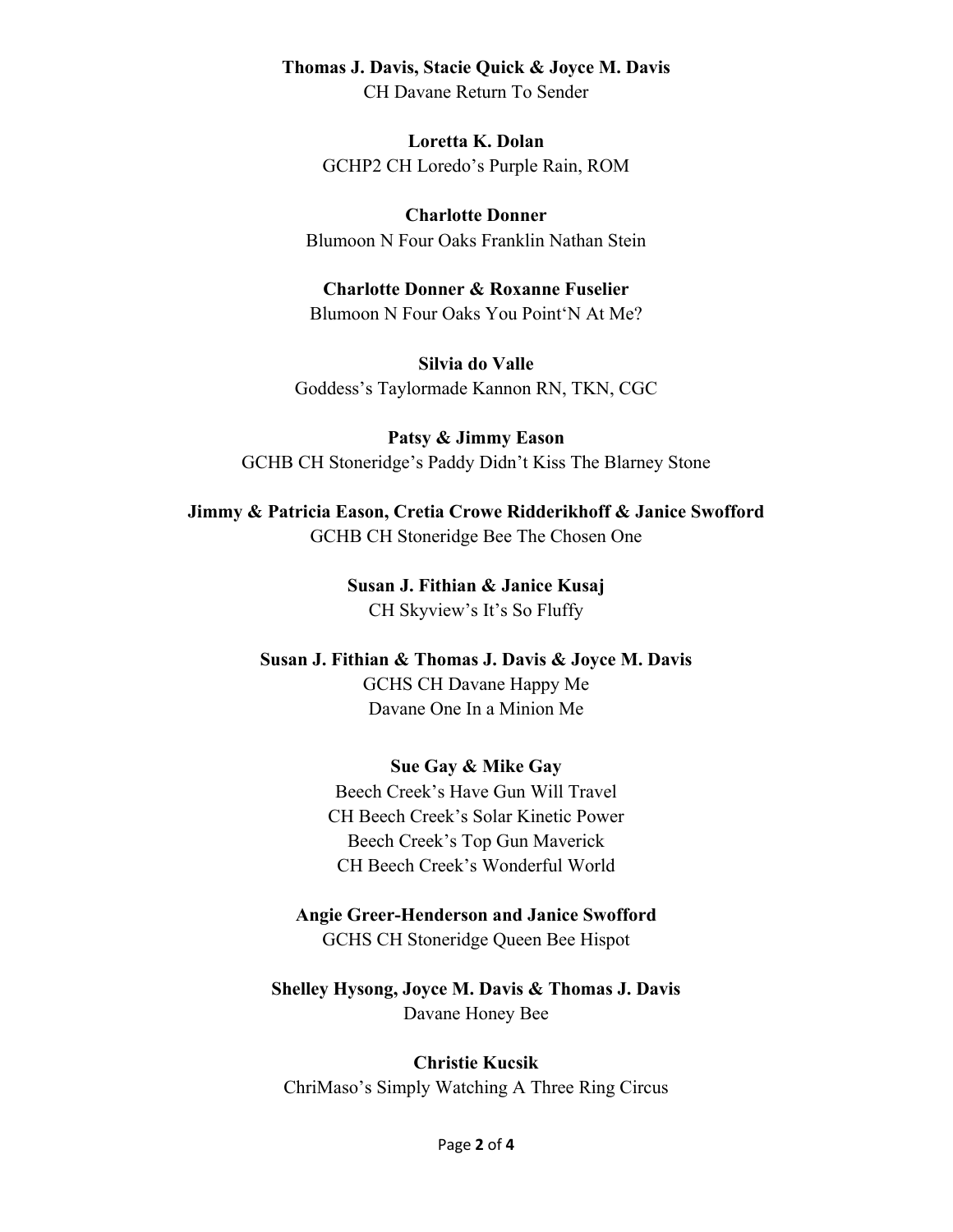#### **Thomas & Margaret Noble**

CH Noble's Elite By Georgia, CGC

### **Cynthia Plessinger & Kayla Massengill**

GCH CH Cyn-D's Do I Dazzle You

### **Pamela Preston**

ChriMaso & Avalon's All For One & One For All GCH CH ChriMaso's One Man Show At Hecuba GCHG ChriMaso's Roll On 18 Wheeler, CA, BCAT GCH CH ChriMaso's She's The One I Want ChriMaso's Simply Three Times A Lady GCH CH ChriMaso's Tara Oaks You Only Live Once At ChriMaso CH ChriMaso's Two Tickets To Paradise For Esther

## **Suzanne Roberts**

GCH CH Peja-Suze Woody's 1<sup>st</sup> Roundup By Tealcrest Suze Finessed Tess Thru Peja

## **Sheryl & Curt Sindt**

GCHB CH Hi Fly'n Little Bolt of Lightning, RN, NAP, DCAT, THD, CGC, RATI MBISS GCHB CH HiFly'n I Bee Fooling You, THON, CGC, RATI

## **Conni & Jim Sokolouski and Kelly Feickert**

Ch Brickhouse It's Summer Thyme

## **Janice Swofford**

CH Stoneridge Busy Bee Buzzing By Stoneridge Flirtini Beekini Stoneridge Got A Bee In My Bonnet Stoneridge Havin A Little Summer Fun

# **Janice Swofford & Angie Green-Hendersen**

Stoneridge Happy Little Bee Buzzing By

### **Robin Taylor & Shirley Sanders & Yuko Shinoda** GCH CH Bellecrest-N-Kasinos Forget Me Not

### **Linda Trader, Joyce M. Davis & Thomas J. Davis** CH Davane-Trader Desperado Joe Davane-Trader Diamond Jubilee